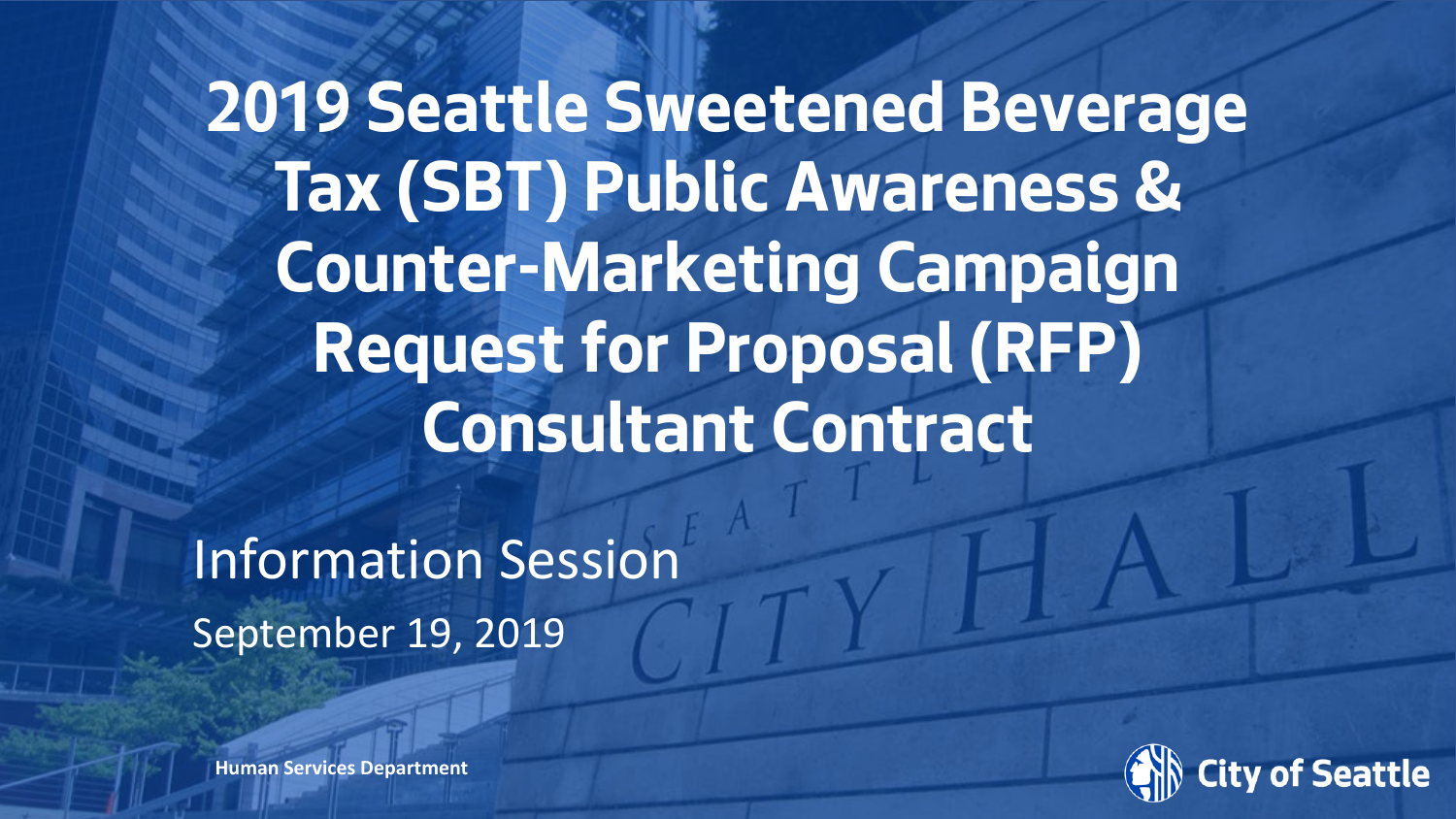# **Agenda**

- Introduction
- Timeline
- Campaign Goals & Project Scope
	- Campaign Goals
	- Performance Schedule
	- Scope of Work
	- Priority Population
	- Requirements for Firm Qualification
- Response Materials and Submittal
	- Online Submission Instructions
	- Complete Applications
- Selection Process
- Appeal Process
- Q & A

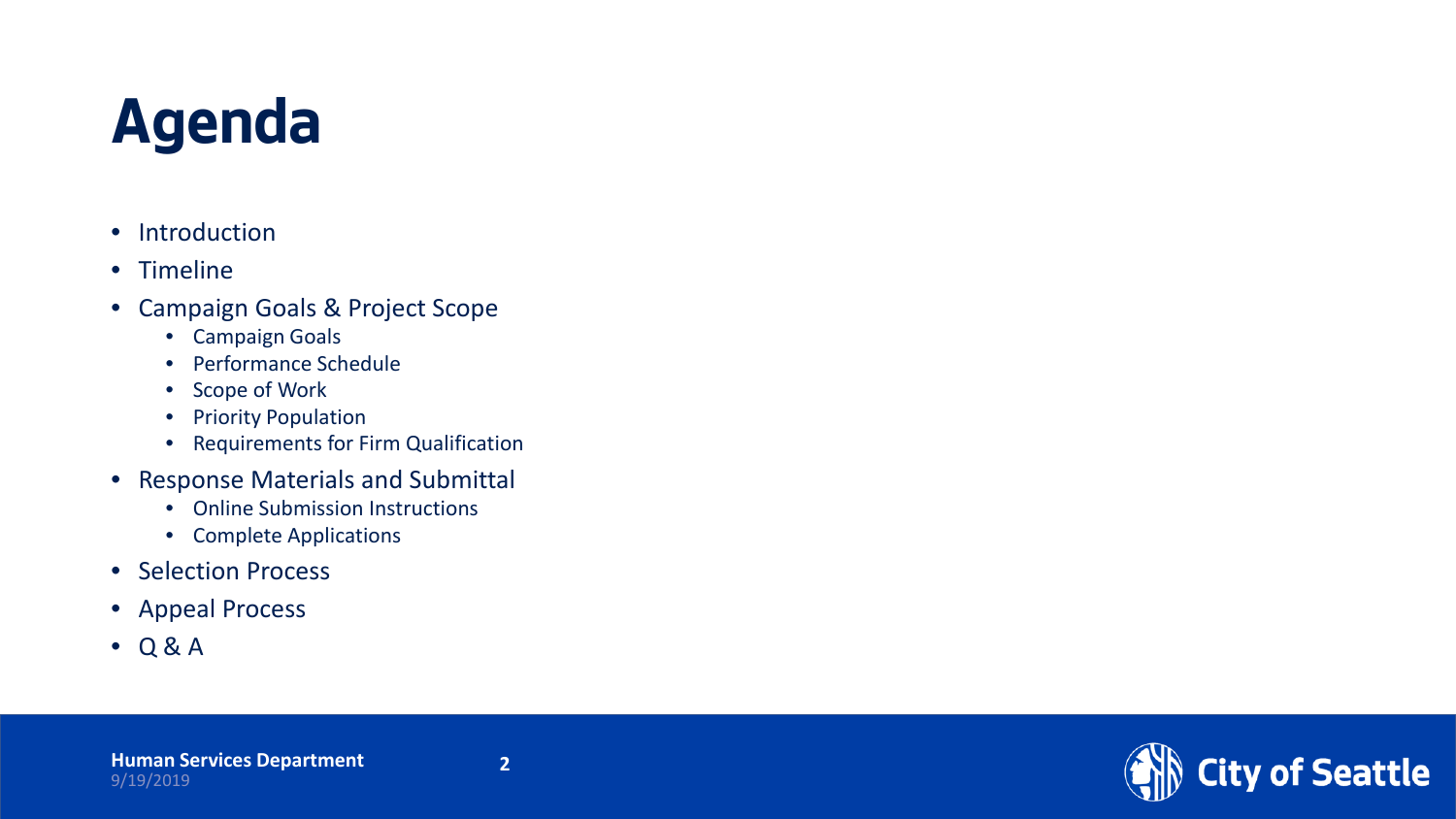## **Introduction**

- On January 1, 2018, the City of Seattle imposed a sweetened beverage tax on the distribution of sweetened beverages into Seattle.
- On June 24, 2019, in a memo to the Mayor, the Community Advisory Board (CAB) recommended adequate funding be put aside to fund a public awareness & counter-marketing campaign.

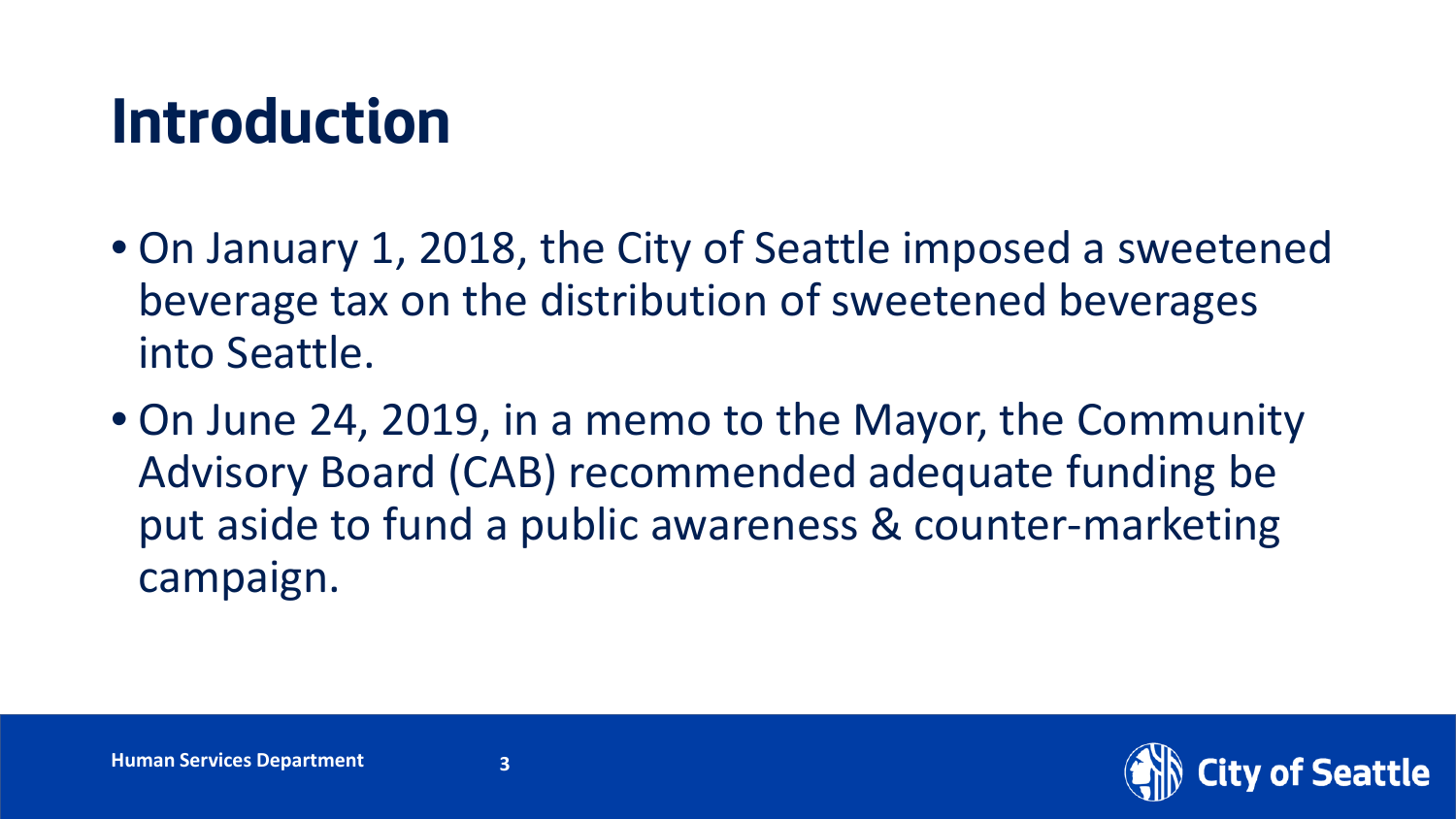# **Introduction**

- In 2019, a minimum of \$236,523 must be spent by the contracted firm, with flexibility for as much as \$473,046 to be spent.
- In 2020, the Human Service Department's (HSD) budget is \$236,523.
- Funding awards will be made for the period of October 15, 2019 to December 31, 2020, for an estimated 15-month contract, or until work is completed.

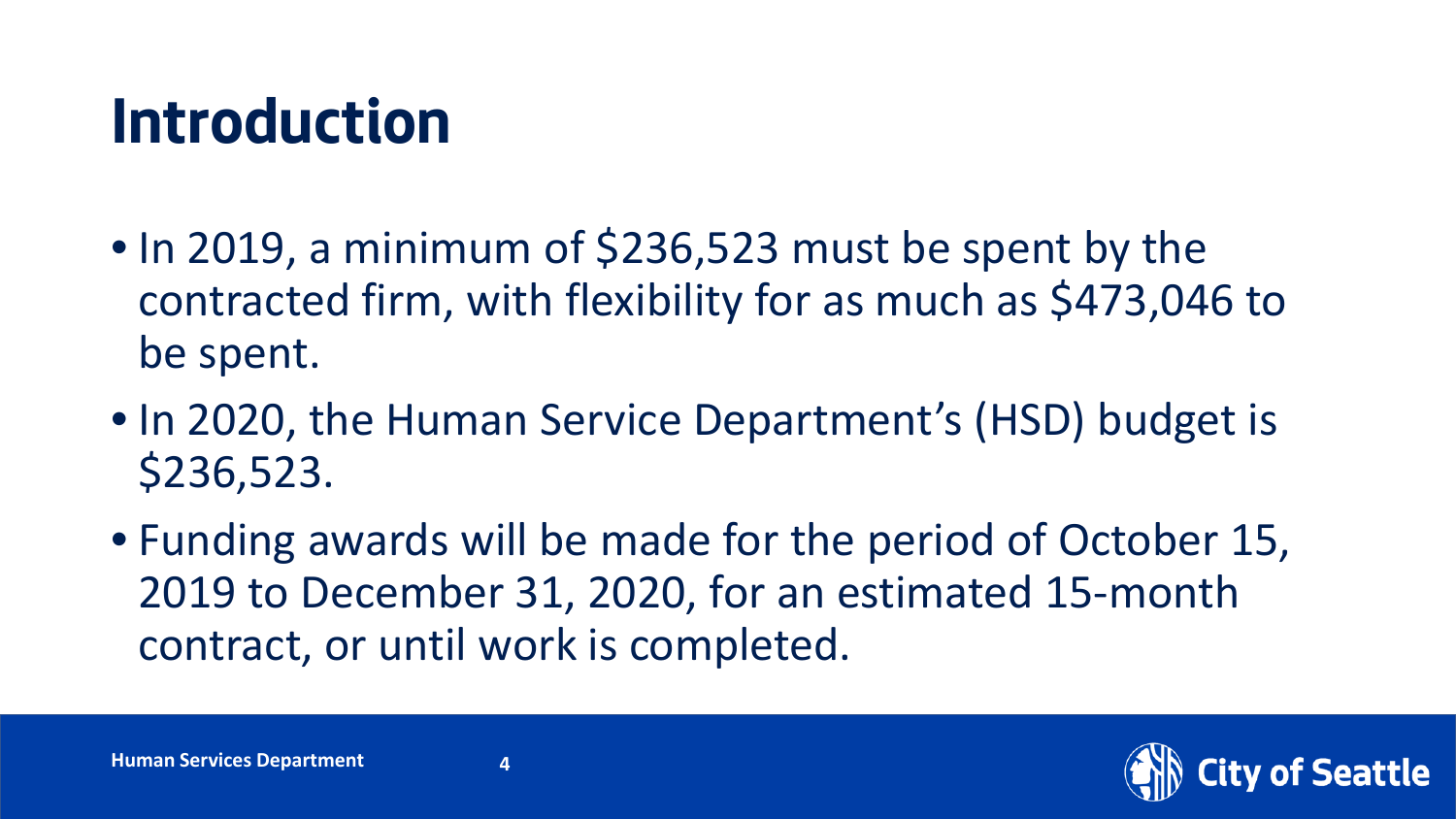### **Timeline**

- Funding Opportunity Announcement September 9, 2019
- 
- Last Day To Submit Questions September 17, 2019

• Information Session September 19, 2019

**1:30 PM – 3:00 PM** 



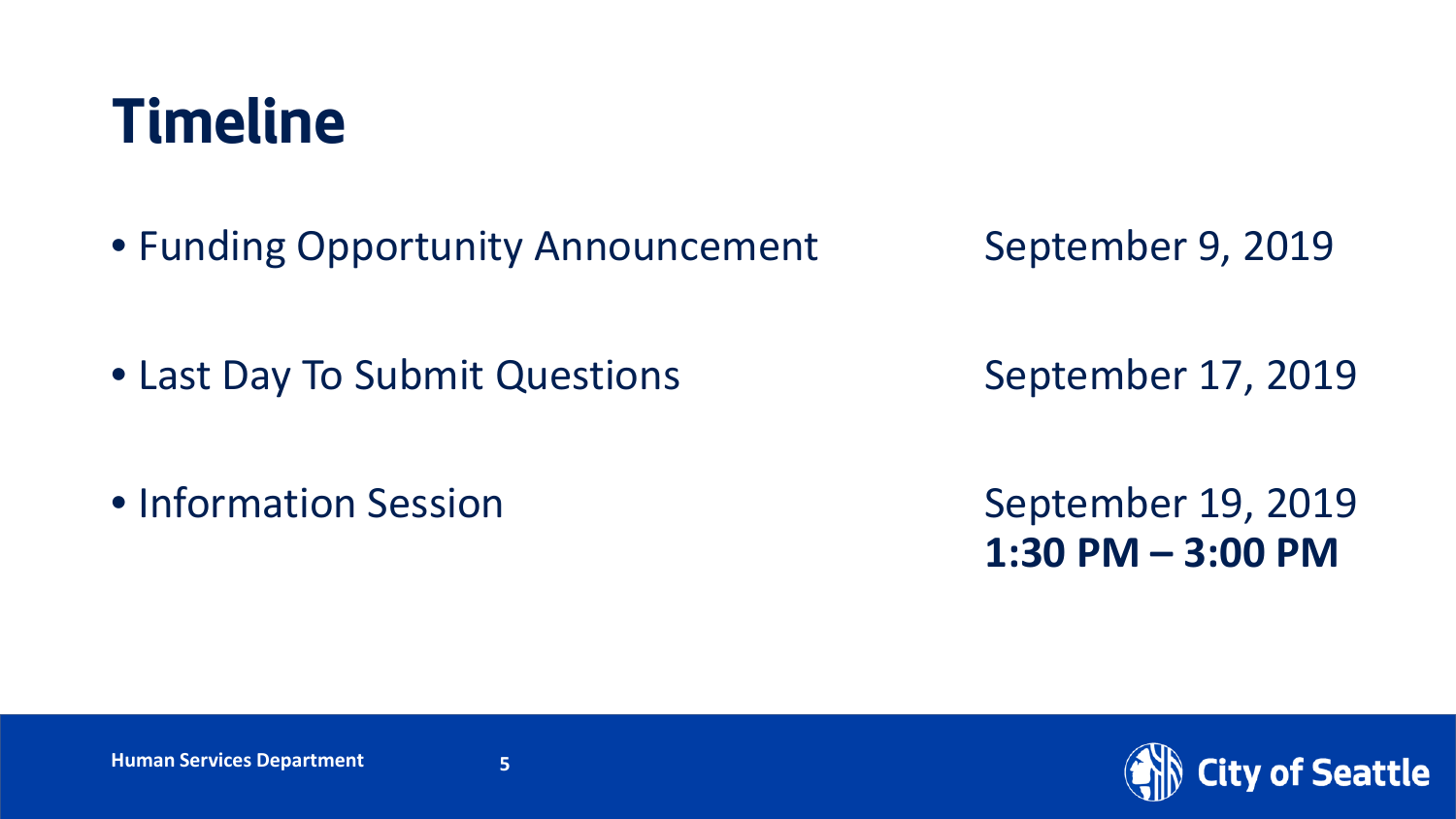### **Timeline**

• **Application Deadline** October 2nd, 2019 by **12:00 PM, Noon**

- Review & Rating Process October 2, 2019 to October 4, 2019
- Interviews Cotober 9, 2019
- Award Announcement Cortober 11, 2019
- Award Protests Deadline October 14, 2019
- Contract Start Date **Canadian Contract Start Date Contract Start Date Control**

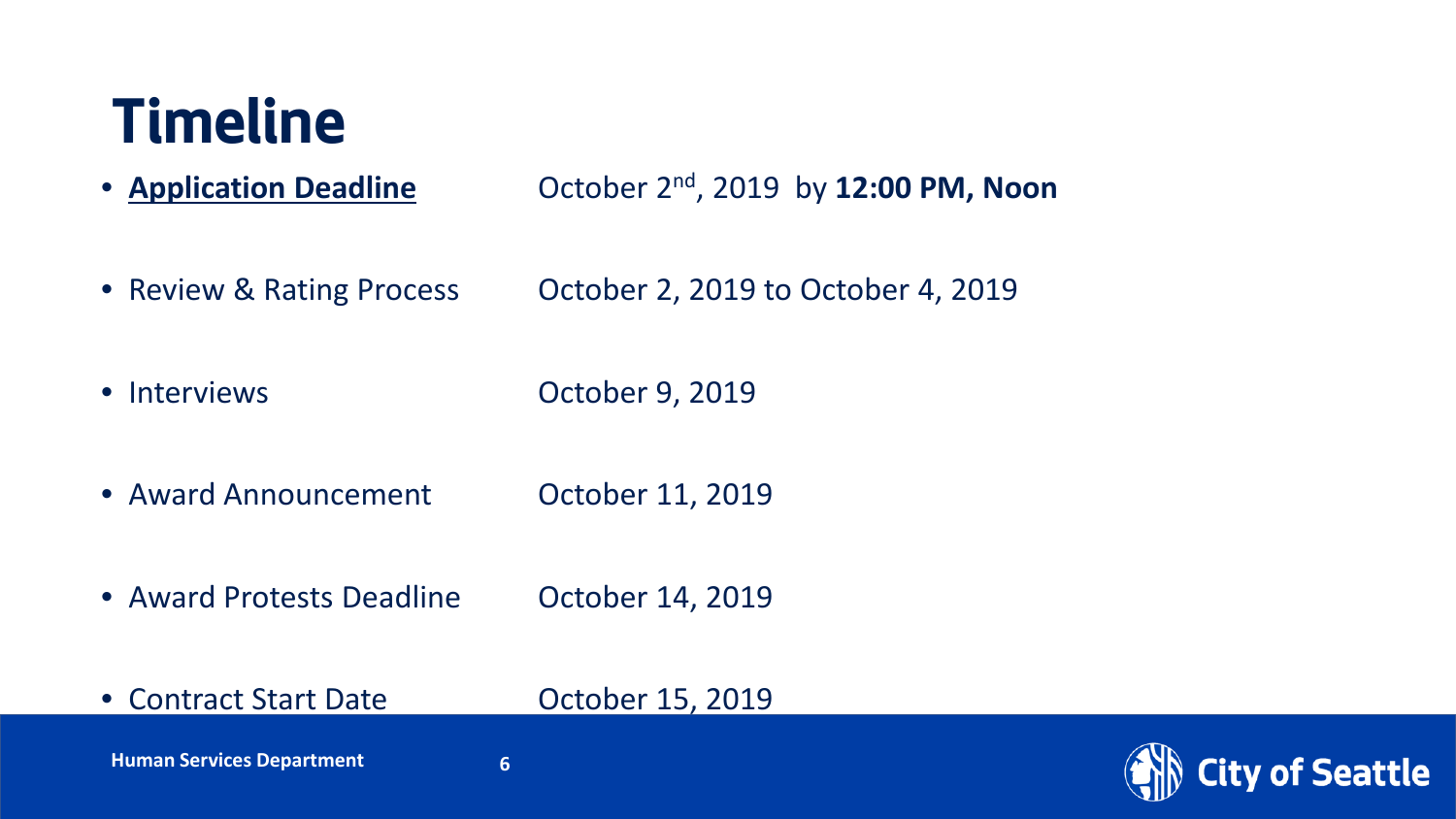# **Campaign Goals & Project Scope**

- Campaign Goals
- Performance Schedule
- Scope of Work
- Priority Population
- Requirements for Firm Qualification

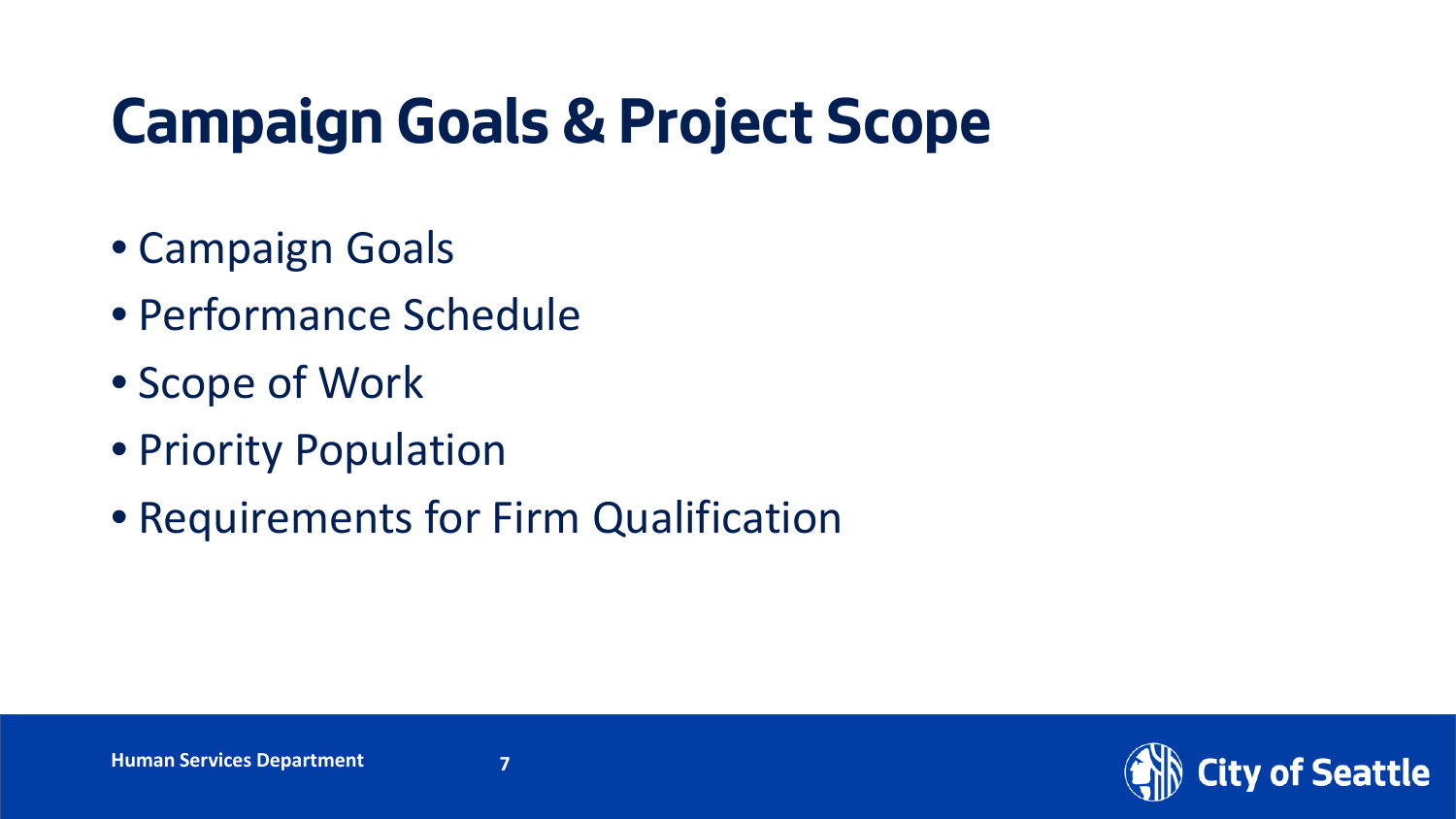# **Campaign Goals**

- 1. A public awareness campaign that highlights alternatives to sugar-sweetened beverages (SSBs) and demonstrates healthier choices.
- 2. A counter-marketing campaign that raises awareness of the deceptive and manipulative marketing of SSBs to people of color and low-income communities (especially youth and young adults) and generate action and resistance.
- 3. Raise awareness of Seattle's SBT (how it works, revenue raised, how revenue is being used) and build support for the SBT.

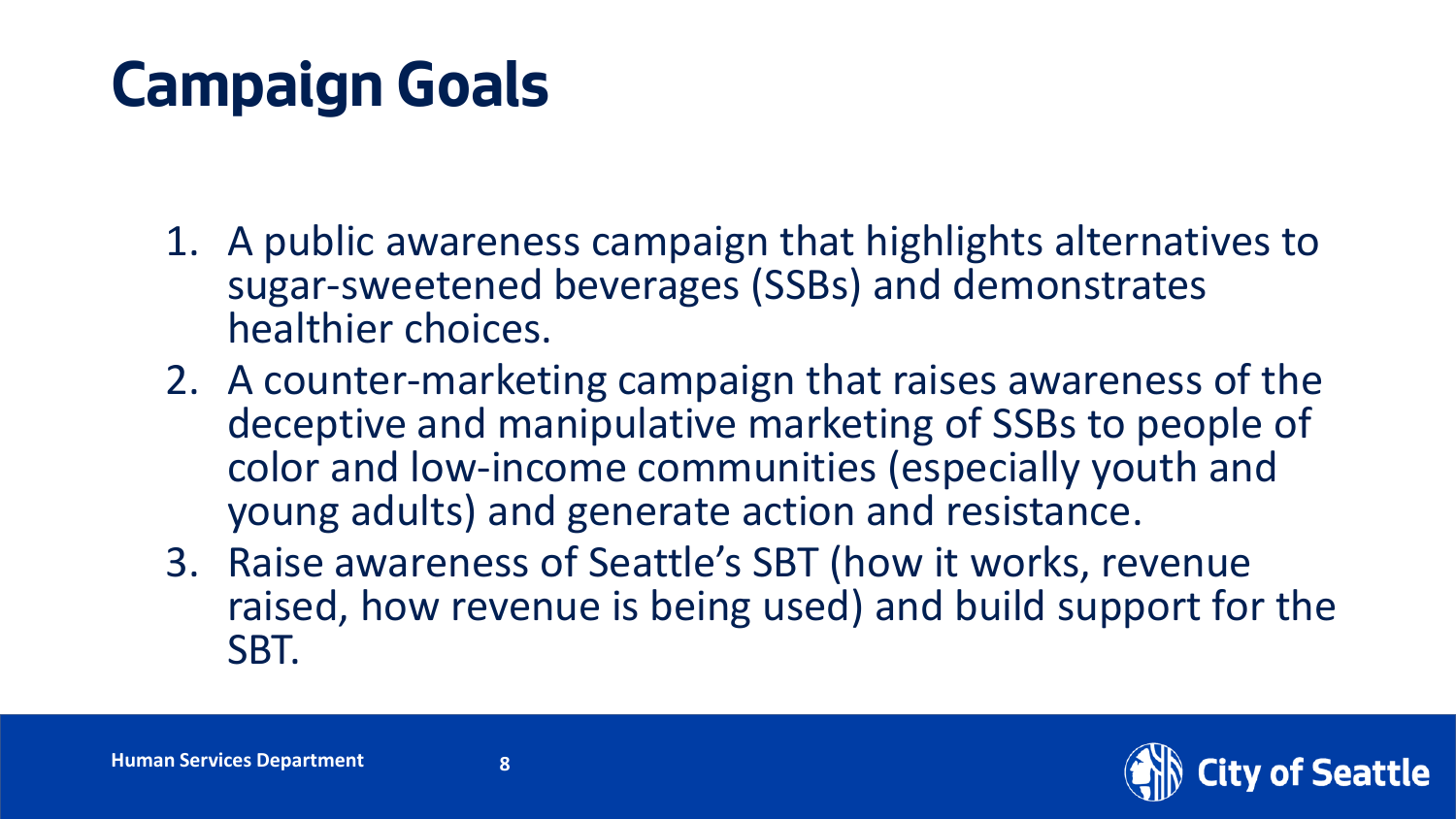# **Performance Schedule**

| <b>Month</b>                | <b>Action</b>                                                                     |
|-----------------------------|-----------------------------------------------------------------------------------|
| October 2019 - January 2020 | <b>General Community Engagement</b>                                               |
| October 2019 - January 2020 | <b>Youth-Led Community Engagement</b>                                             |
| February 2020 - March 2020  | Document Findings, Assess Data, and Produce<br><b>Community Engagement Report</b> |
| March 2020 - April 2020     | <b>Brand Design and Website Development</b>                                       |
| May 2020 - June 2020        | <b>Campaign Execution</b>                                                         |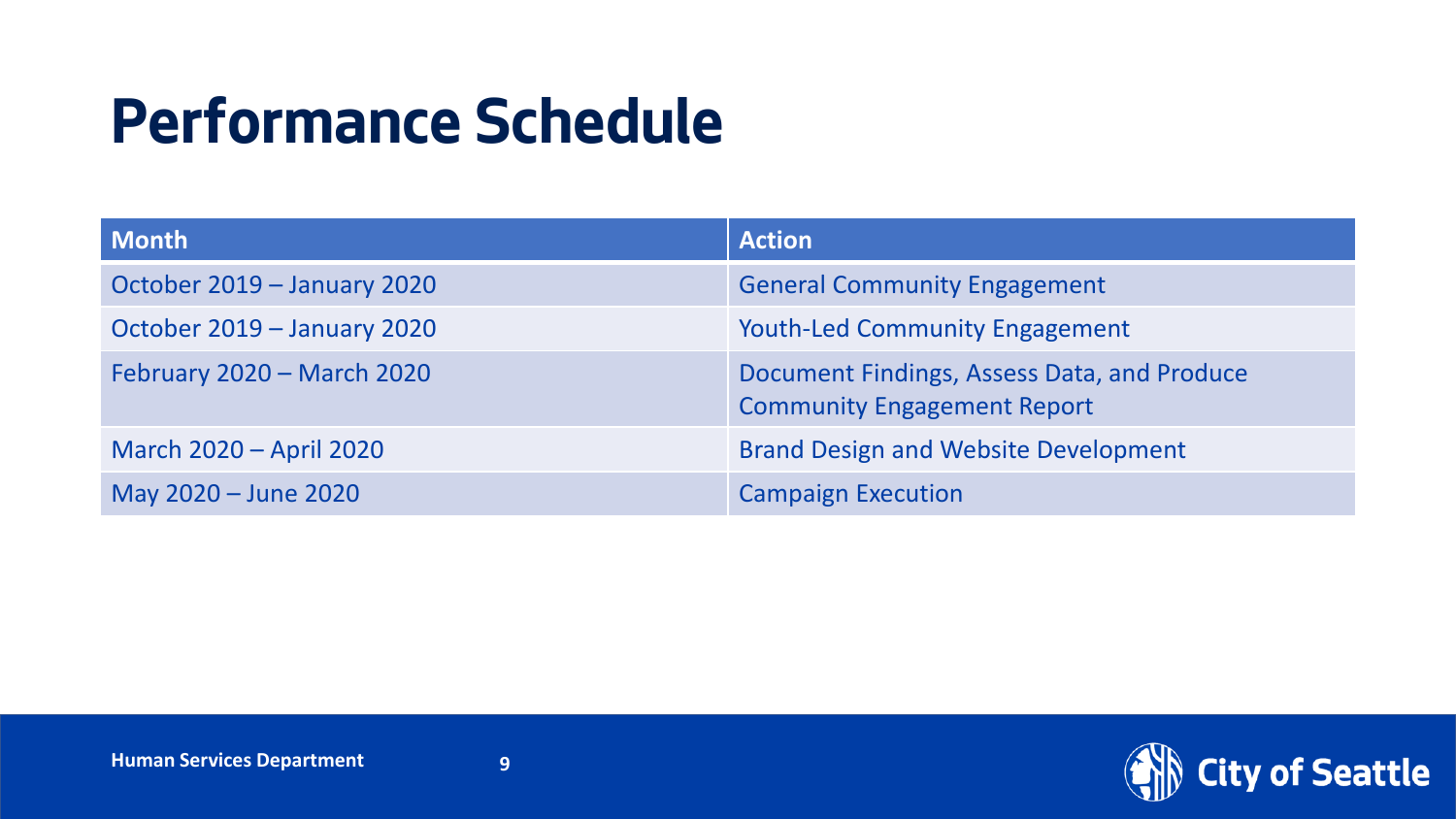# **Scope of Work**

- Selected firm provides professional services to plan, design, facilitate, and execute the campaign.
- Central Components
	- Community Engagement
	- Knowledge of innovative and novel means of marketing & communications
	- History of engagement with communities most impacted by the sale of sweetened beverages

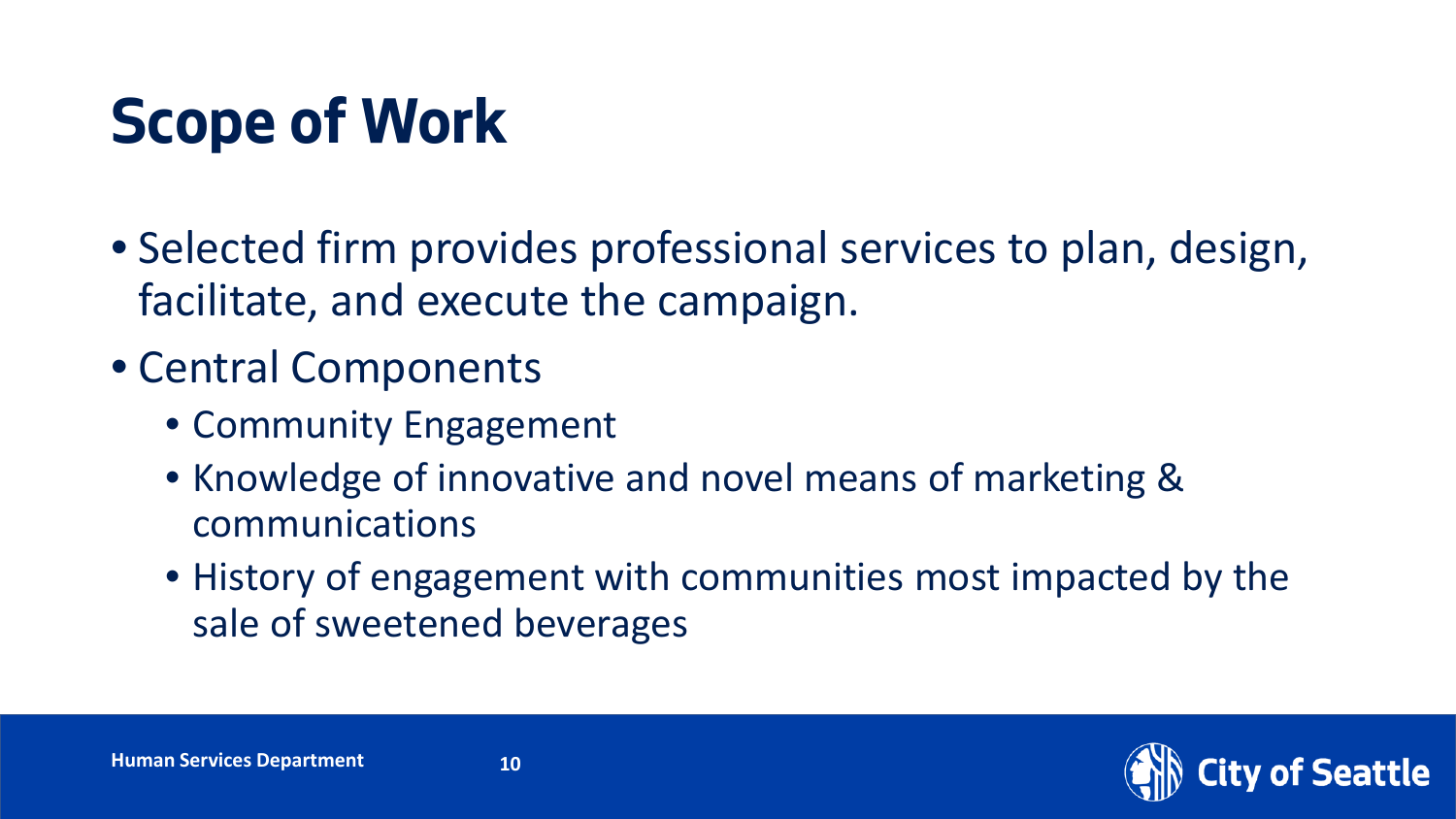# **Priority & Focus Populations**

Priority Population is identified as a group (or groups) comprising a specific demographic<br>(seniors, youth, families, etc.) or having a specific issue in common (behavioral health, violence-involved, etc.). The Priority Population for this contract is:

- **Youth (12-19 years)**
- **Young Adults (20-39 years)**
- **Low-income People**
- **Families**

**Focus population** is identified as specific racial or ethnic groups within the priority population and<br>with data showing the highest disparities in the investment area. Given the most recent data, Focus Populations for this contract are individuals and communities who identify as:

- **Black/African American**
- **Latinx**

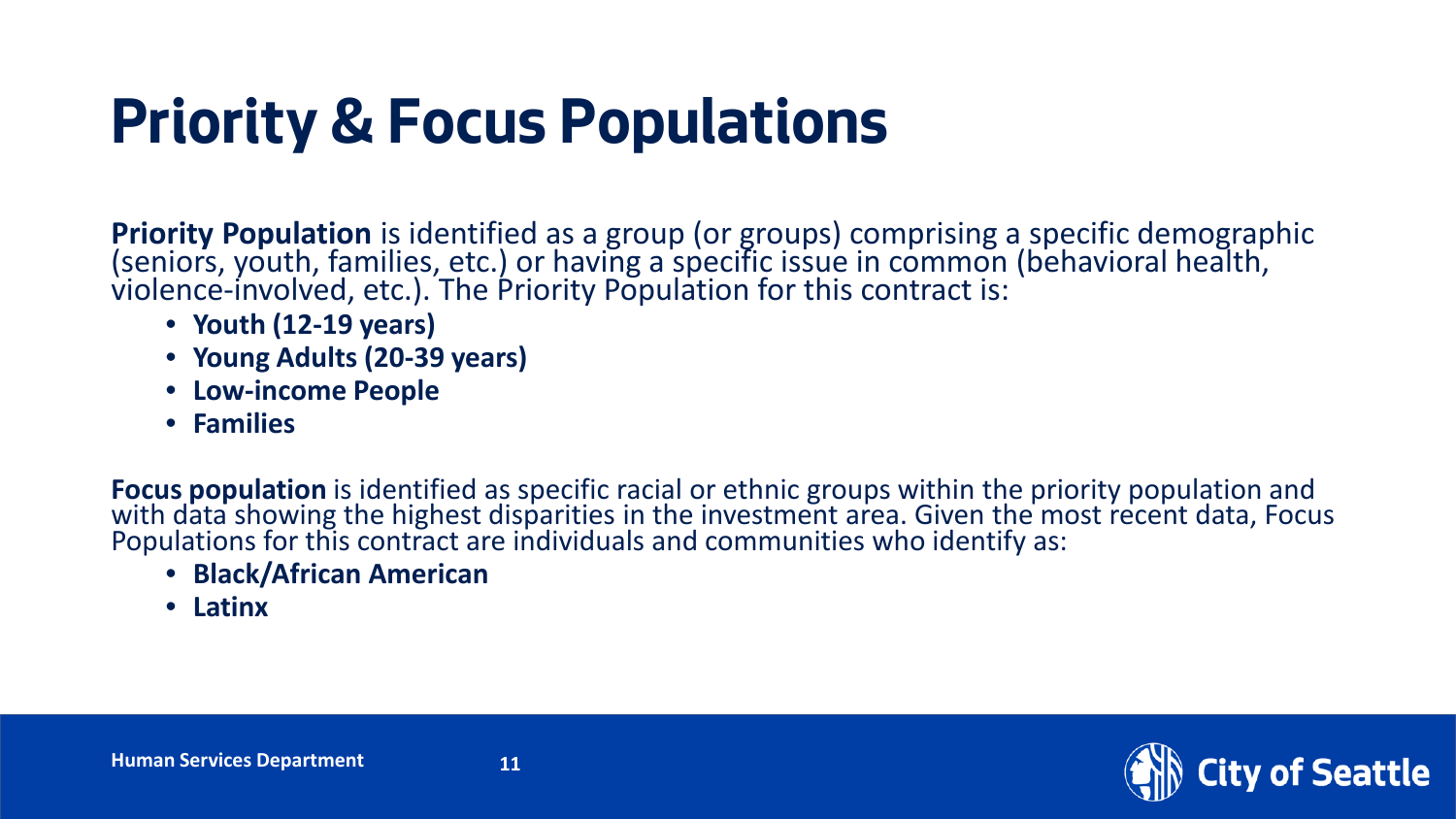# **Requirements for Firm Qualification**

Selected firm should have experience in:

- Community Mobilization
- Contemporary Marketing Practices (Social Media, Media Advocacy, GIS, etc.)
- Media Literacy
- Public Campaigns
- Public Health Approaches

Selected firm will ideally be staffed to reflect the focus population and able to facilitate and engage with communities impacted by SSBs.

Selected firm will be comfortable facilitating a youth of color led counter-marketing campaign or subcontract with a firm that is comfortable doing so.

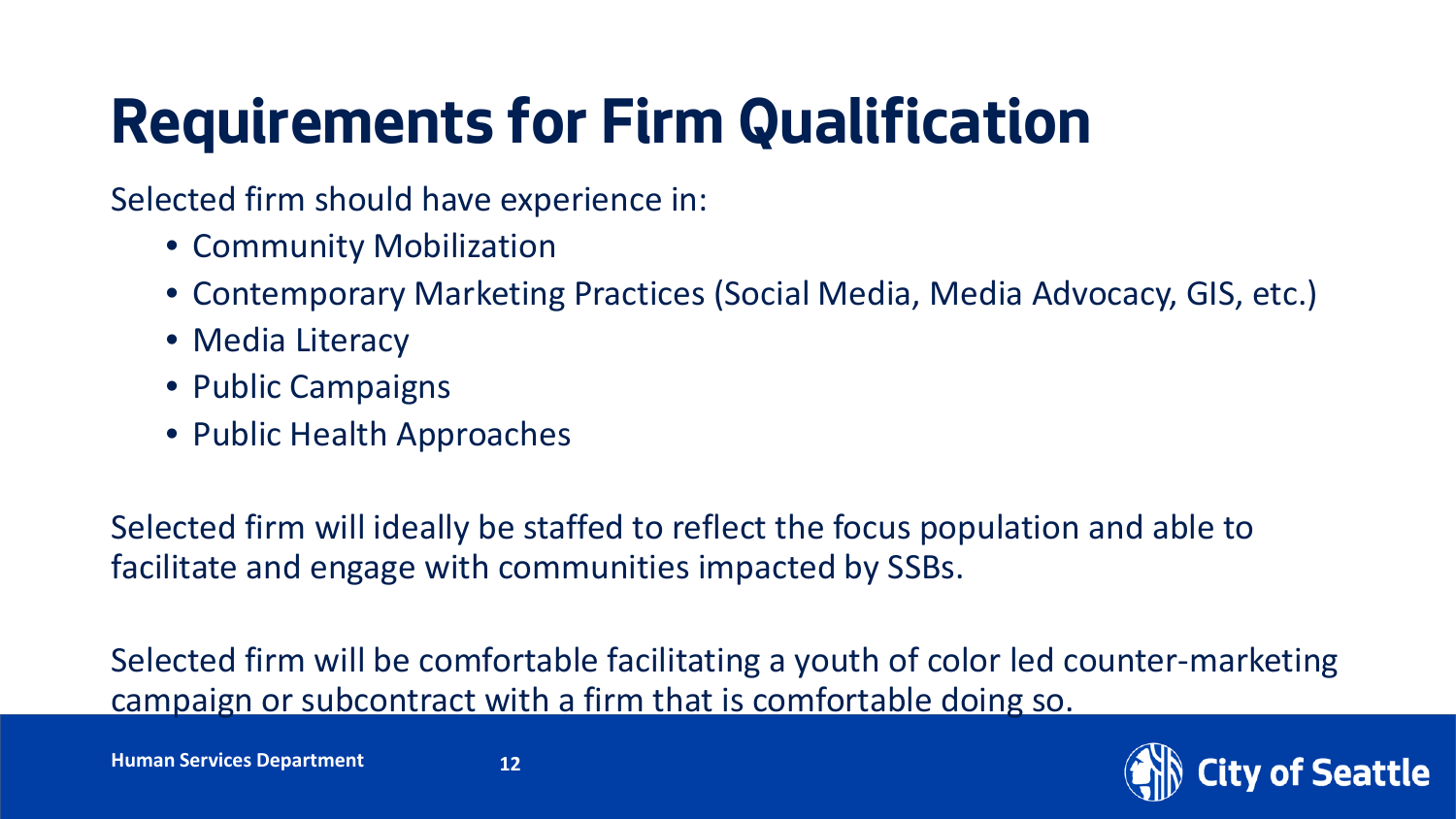# **Response Materials & Submittal**

- Online Submission Instructions
- Complete Applications

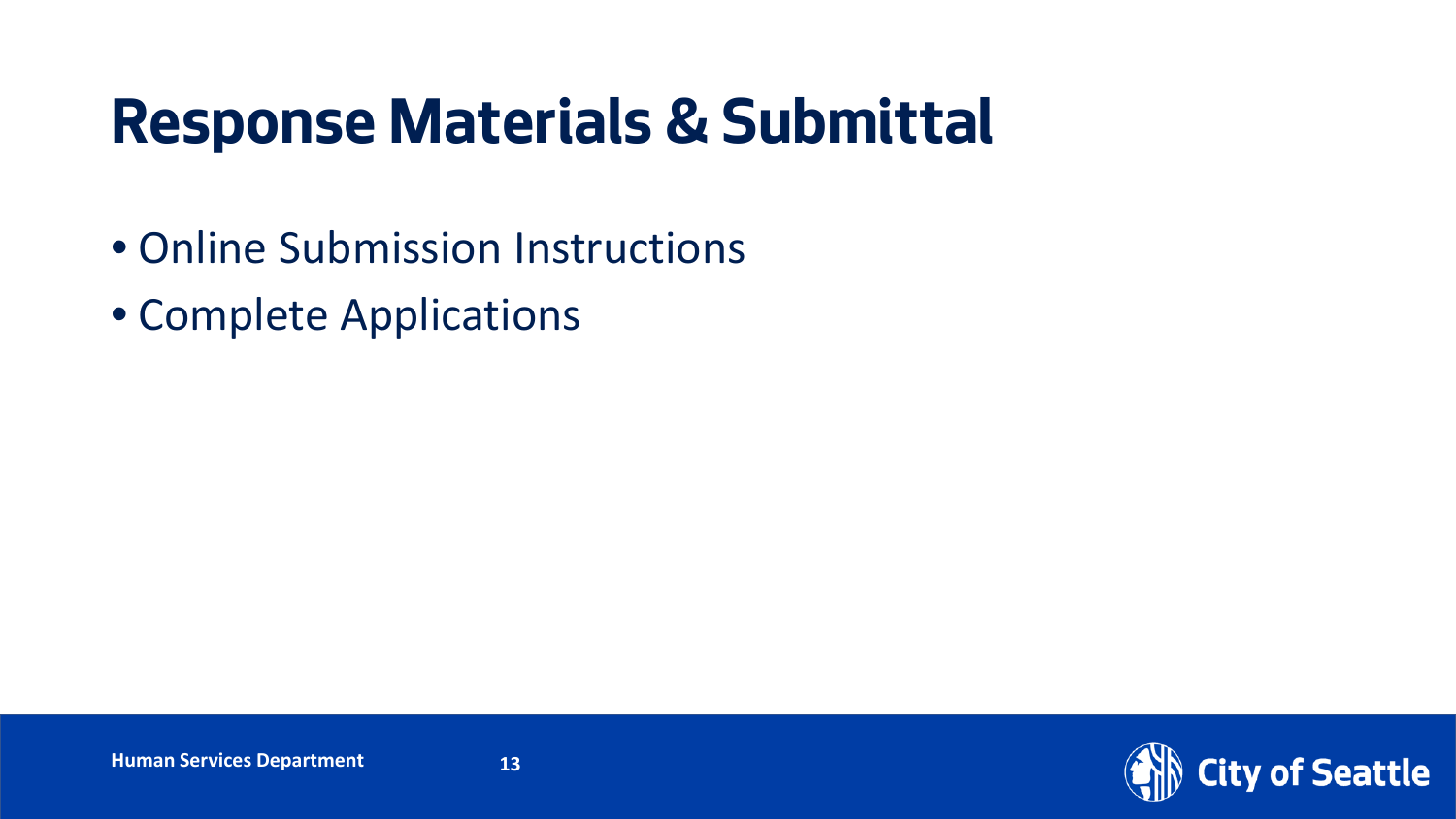# **Online Submission Instructions**

- Email to the Funding Process Coordinator by September 30, 2019 by **12:00 PM, Noon**:
	- Attn: Amaury Ávalos, amaury.avalos@seattle.gov
- Title the Email:
	- Seattle Sweetened Beverage Tax Public Awareness & Counter- Marketing Campaign Proposal
- Late applications will not be accepted.
- **HSD is not responsible for ensuring that applications are received by deadline**

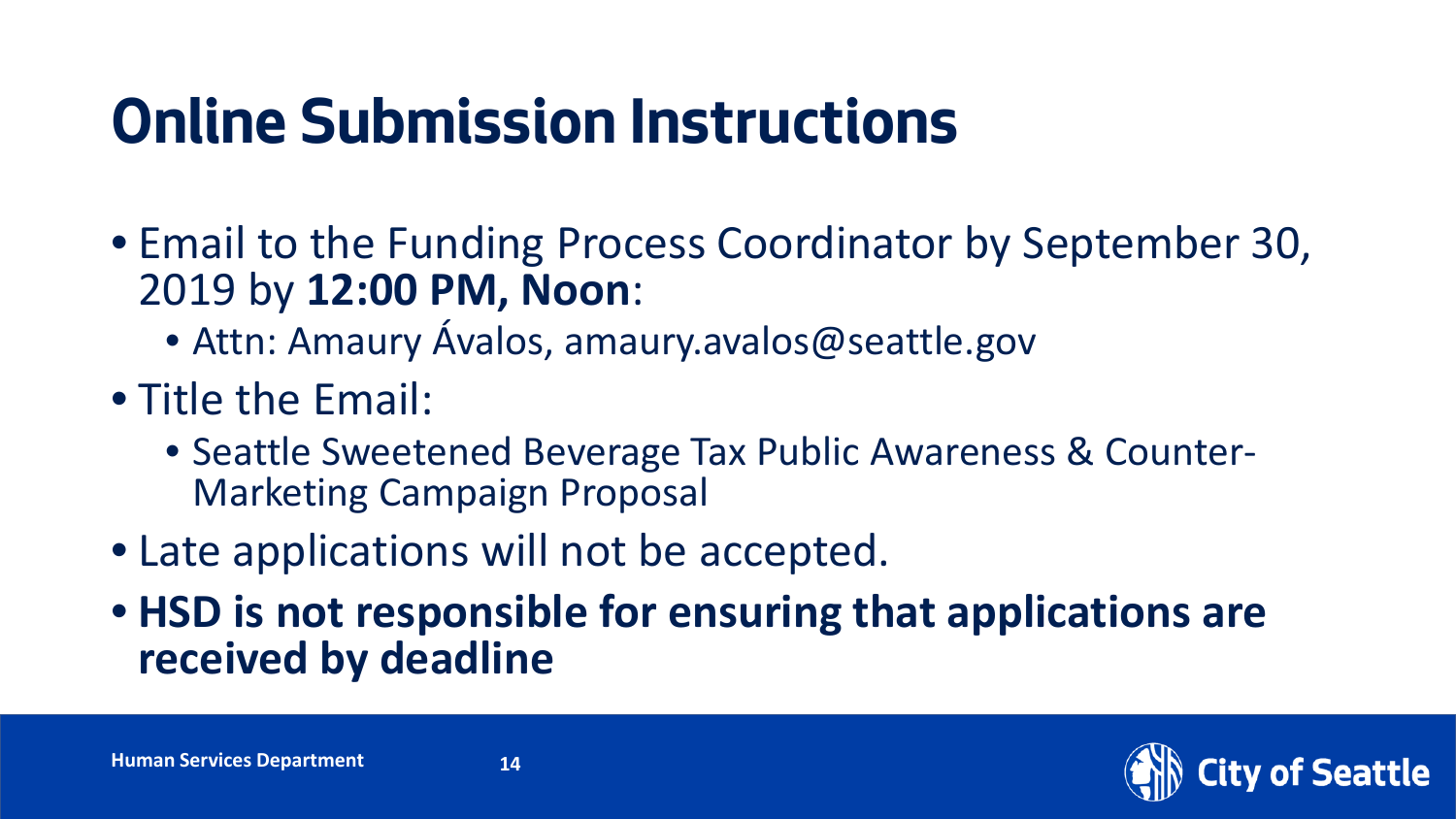# **Complete Applications**

Applications must include:

- Cover letter
- Proposal Response
	- Scope of Work
	- Timeline
	- Proposed Budget
	- Proposed Project Team Description
	- Relevant Experience
- Addenda
	- Consultant Questionnaire
	- Proof of Legal Business Name
	- Minimum Qualifications
	- Consultant Inclusion Plan

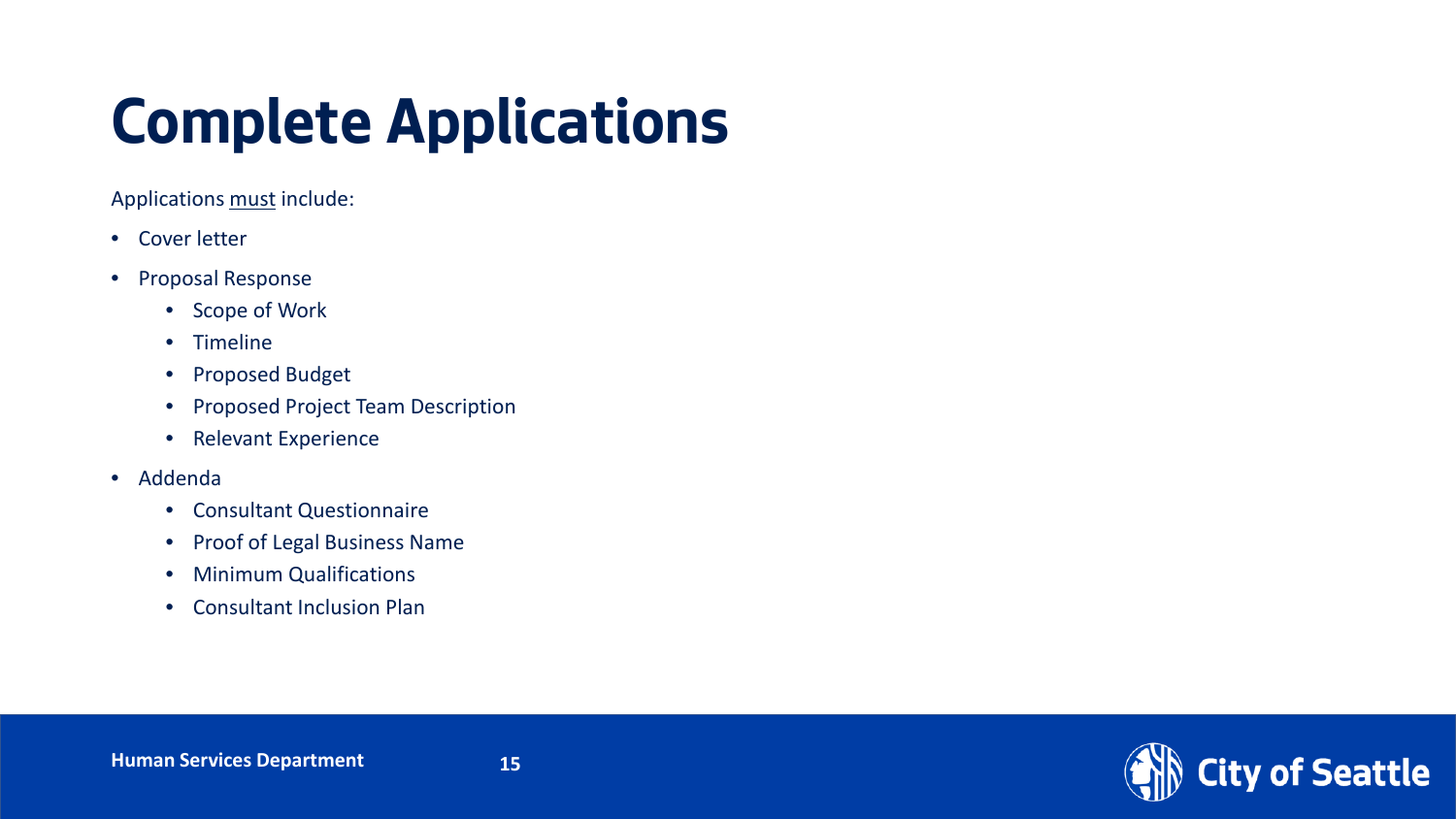# **Selection Process**

#### **Evaluation Criteria**

| <b>Proposed Delivery of the Scope of Work</b> | 30% |
|-----------------------------------------------|-----|
| <b>Timeline</b>                               | 10% |
| <b>Proposed Budget</b>                        | 20% |
| <b>Proposed Project Team</b>                  | 15% |
| <b>References/Experience</b>                  | 15% |
| <b>Inclusion Plan</b>                         | 10% |

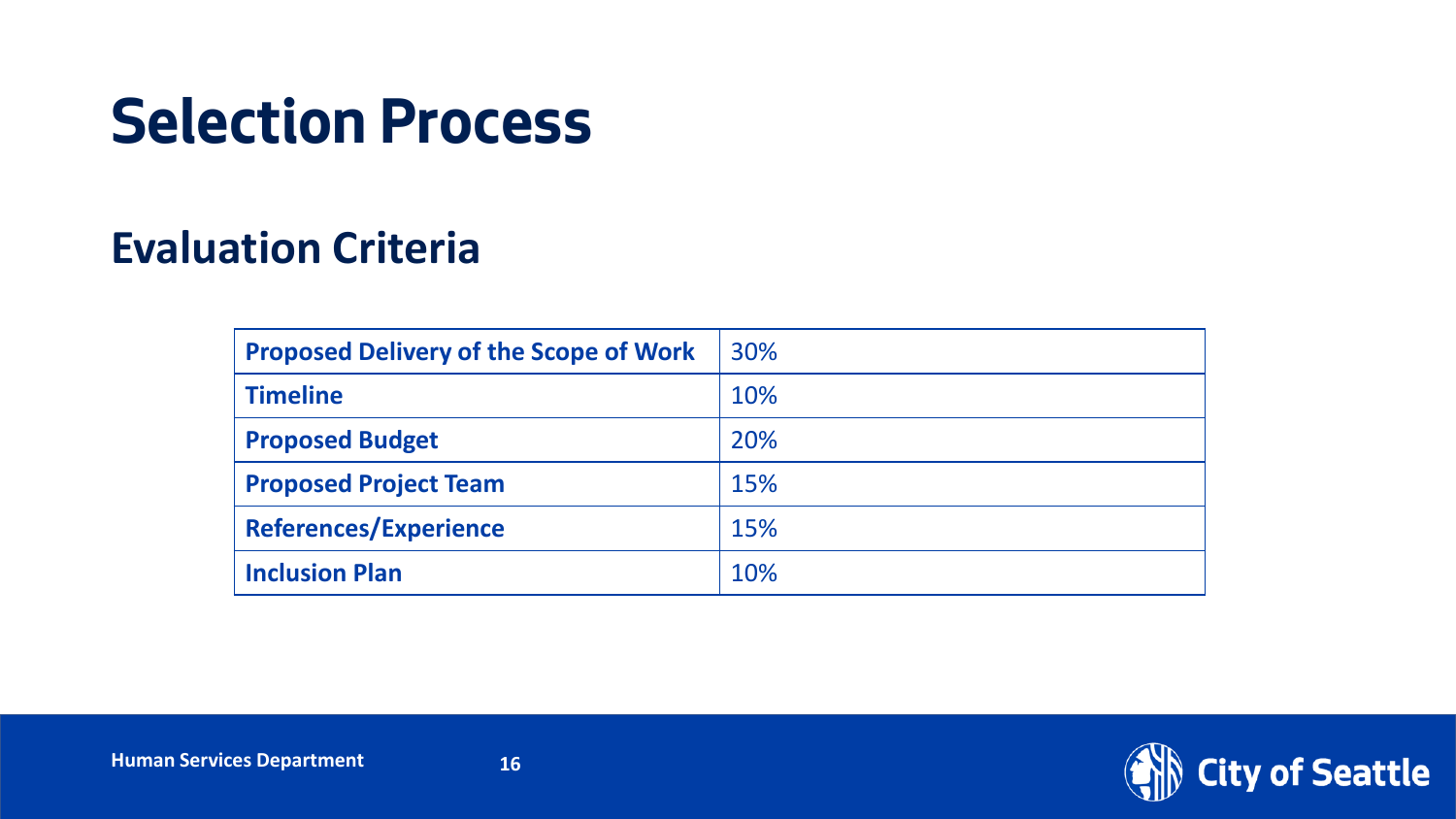# **Selection Process**

#### Interviews

- The City will interview top ranked firms from the proposal evaluation.
- Firms invited to interview are to bring the assigned key person(s) named by the Consultant in the proposal and may bring other key personnel named in the proposal.
- Firms invited to interview shall not bring individuals who do not work for the consultant or are not on the project team without advance authorization by the Funding Process Coordinator.
- Interviews are conducted by a panel comprised of members of HSD and the community.
- Interviews will be scored out of 100%.

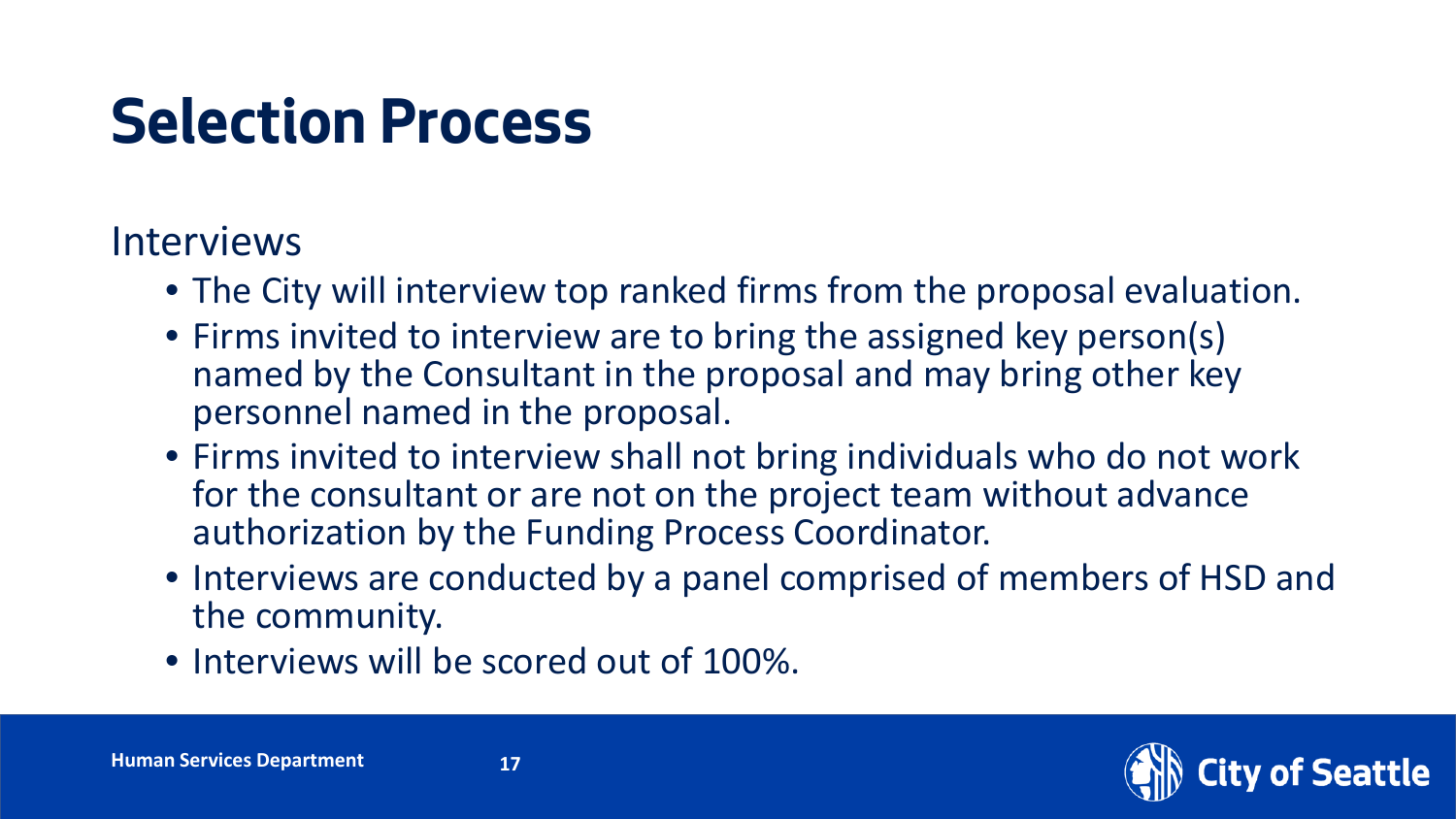# **Selection Process**

- Funding Recommendations Submitted: **October 10, 2019**
- Finalize Award Decision: **October 11, 2019**
- Announce Intent to Award: **October 11, 2019**
- Awards Protests Deadline **October 14, 2019**
- Negotiate and Sign Contract: **October 15, 2019**

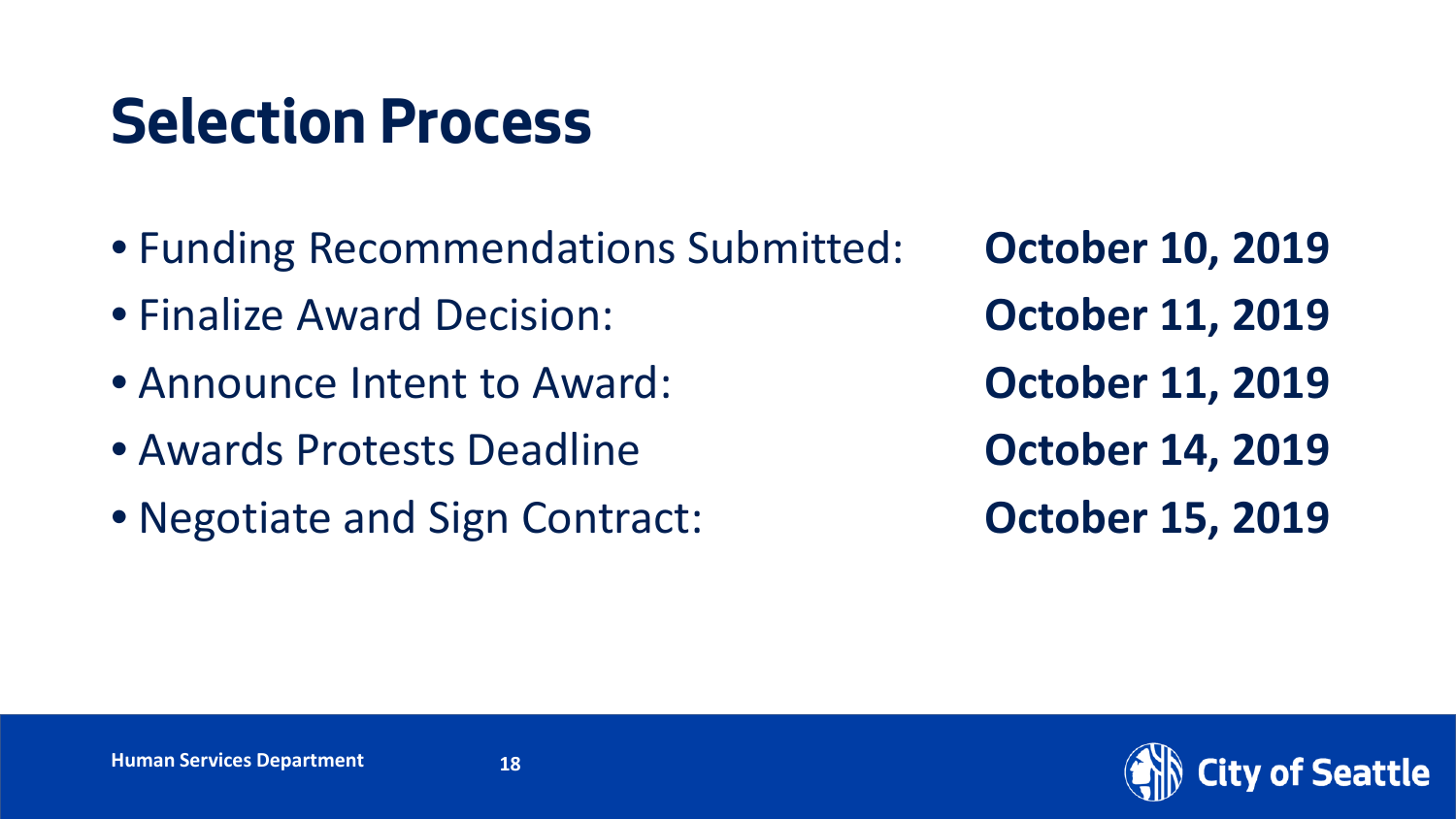• Applicants have the right to protest or appeal certain decisions in the award process.

#### **Grounds for Appeals**

- A matter of bias, discrimination, or conflict of interest
- Errors in computing score
- Non-compliance with procedures described in the solicitation or City policy

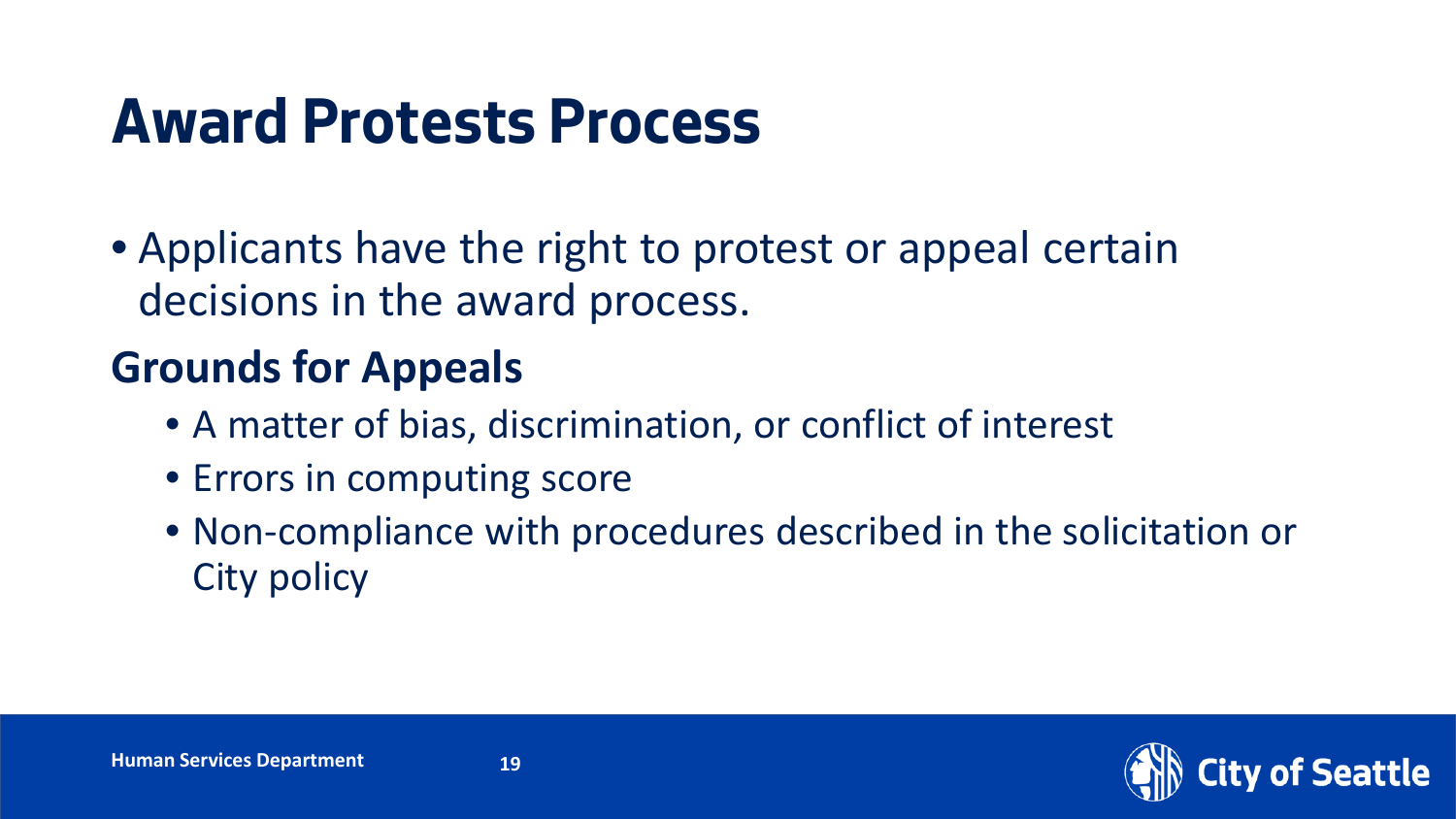#### **Appeals Deadlines**

- Protests must be filed within three business days after a notice or announcement by the City, to assure City consideration.
- The City does not have responsibility to consider or reply to protests or complaints received after the protest deadlines.

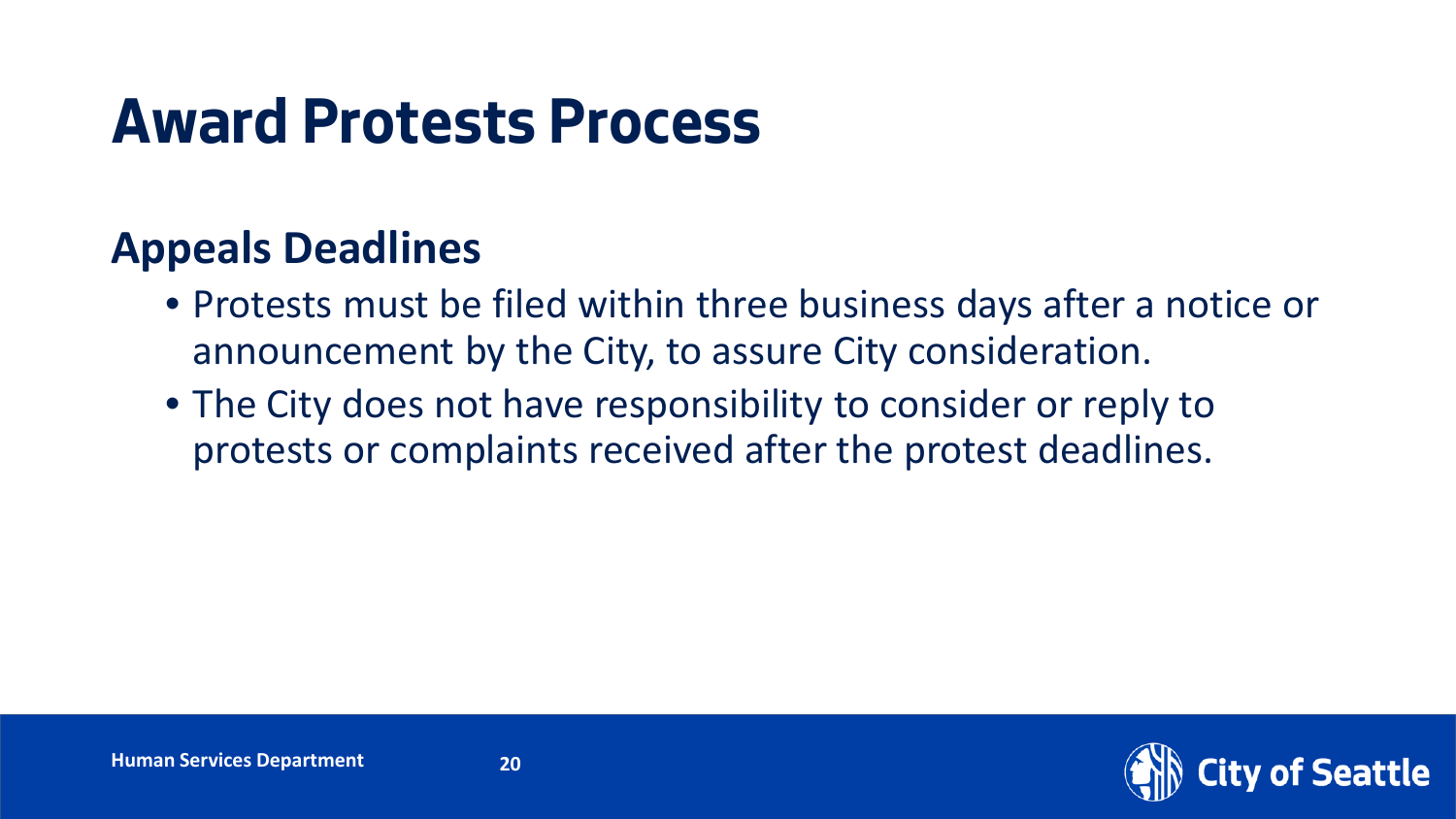- Protests shall be in writing and state the respondent is submitting a formal protest.
- Please include the following information in your protests letter, and include all information you want considered within the package you submit. Failure to include the following may cause  $\dot{}$ rejection of your protest:
	- 1. Company name, mailing address, email address, phone number and name of company individual responsible for submission of the protest;
	- 2. Identify the City Solicitation (title, number, department and/or similar);
	- 3. State the specific action or decision being protested;
	- 4. Indicate the basis for the protest including specific facts with back-up documentation;
	- 5. Indicate what relief or corrective action you believe City should make;
	- 6. Demonstrate you made every reasonable effort within the bid schedule to resolve the issue, including asking questions, attending the pre-bid conference, seeking clarification, requesting<br>addenda, and otherwise alerting the City to any perceived problems; and
	- 7. Make sure document is signed by an authorized agent of the company.

No contracts resulting from the solicitation will be executed until the protest process has closed

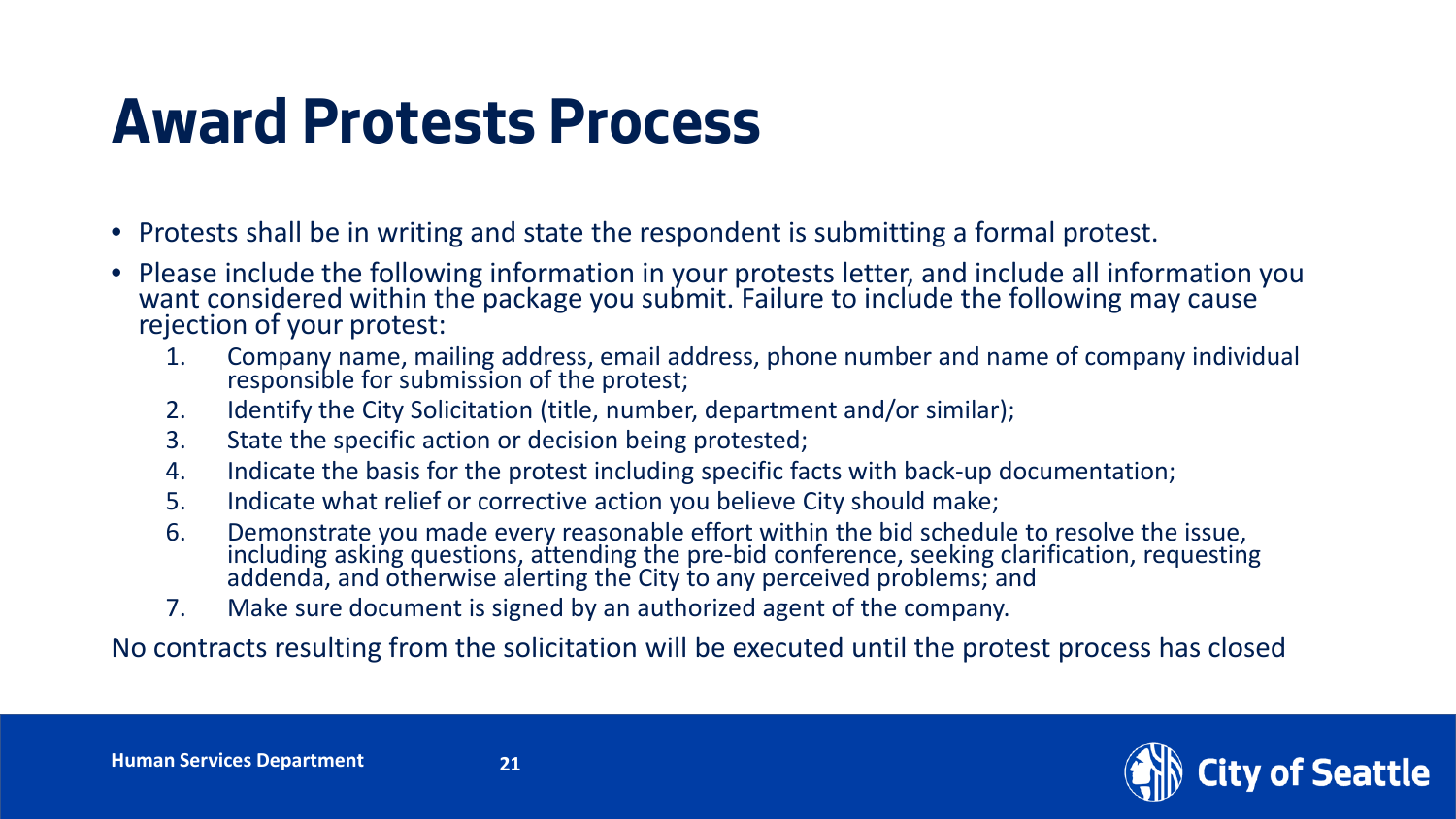Protests must be filed with: **Liz Alzeer, Director**

[liz.alzeer@seattle.gov](mailto:liz.alzeer@seattle.gov)

Fax: (206)233-5155

Delivery: 700 Fifth Ave., Suite 4110 Seattle, WA 98104

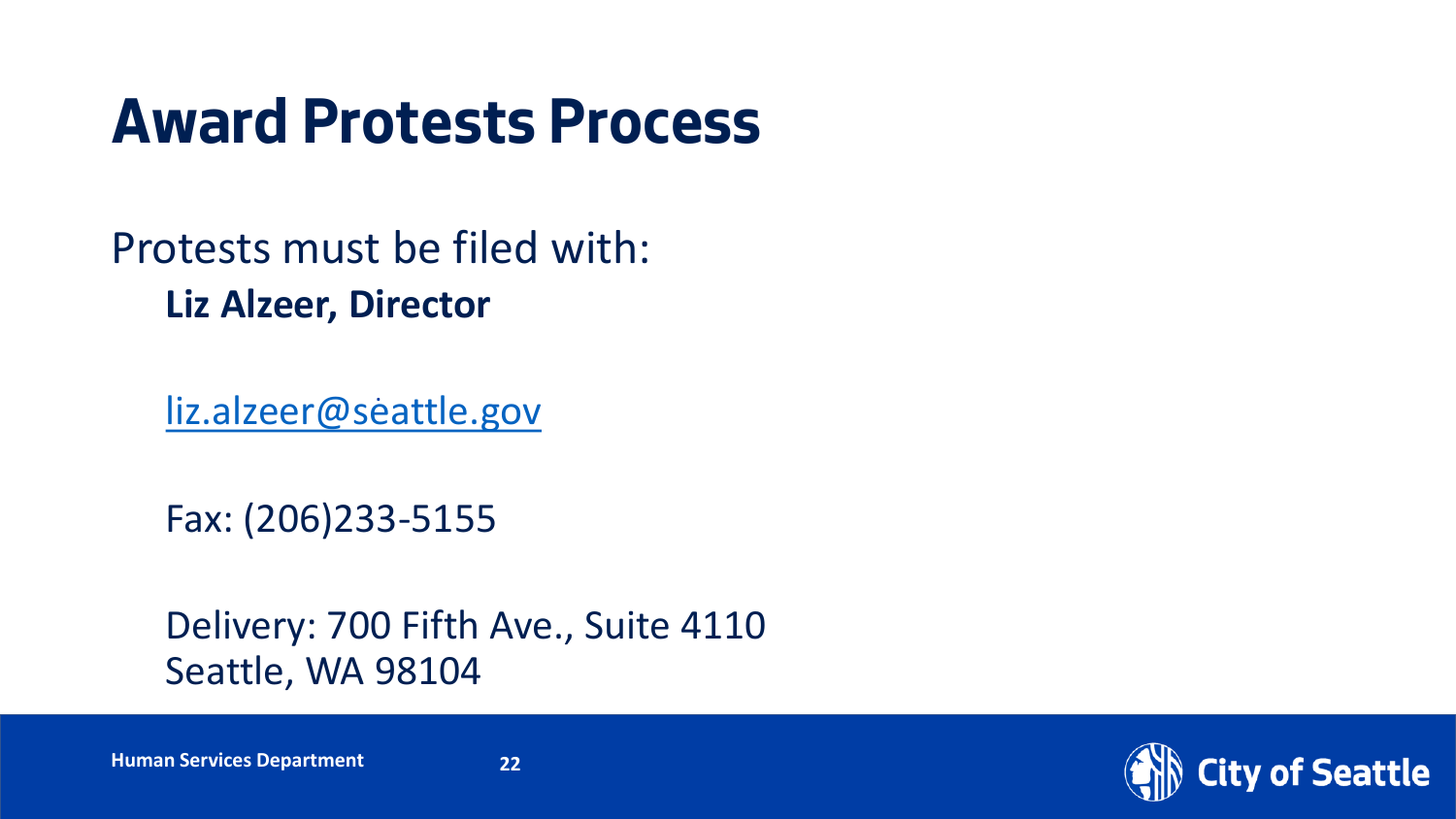# **Tips**

- Follow the required format defined in the Consultant **Contract**
- Be specific, detailed, and concise
- Answer all questions and in the context of your proposed programs
- Submit an accurate budget; double check your numbers
- Do not exceed the page limit defined in the Consultant **Contract**

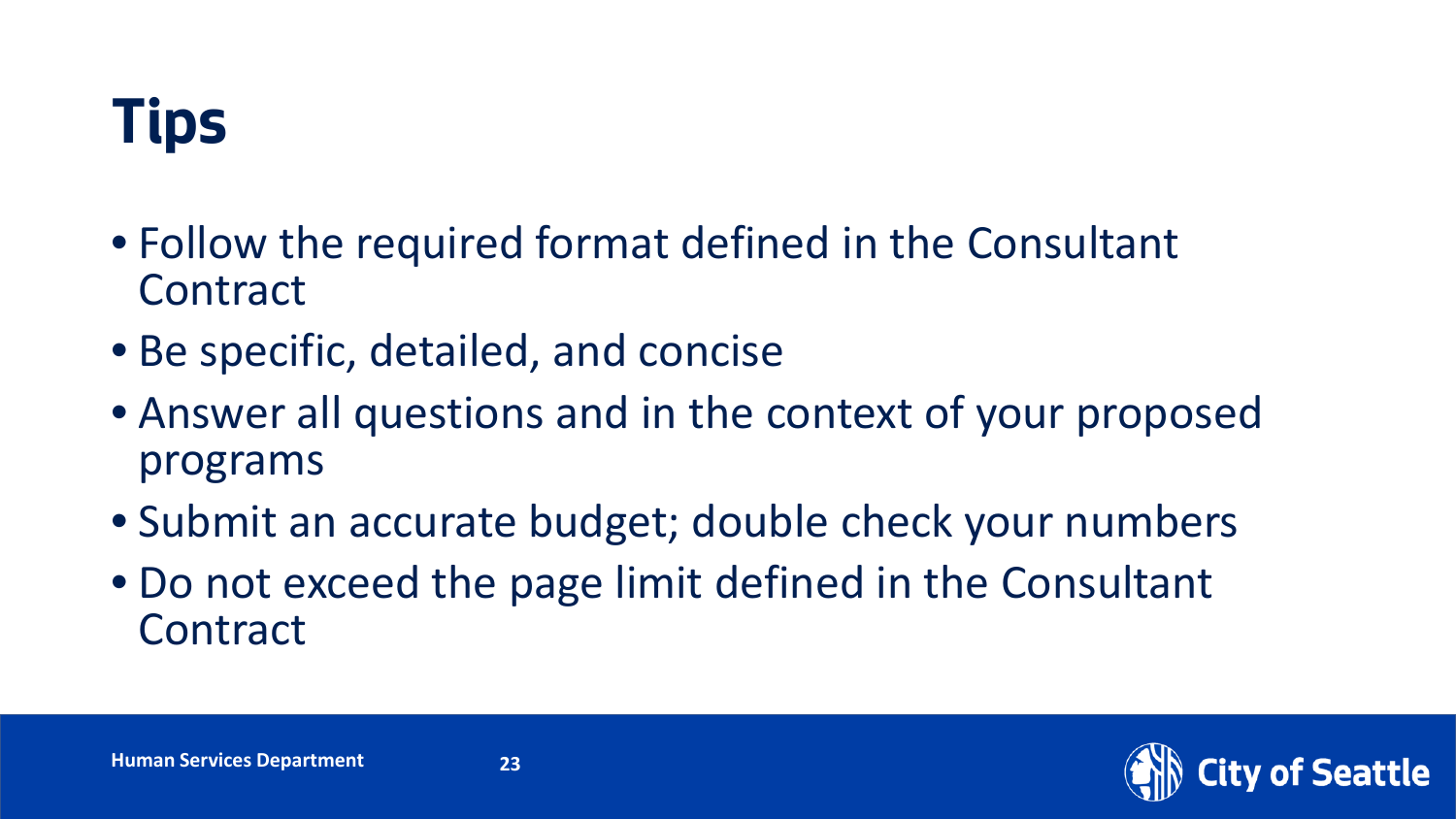# Questions?